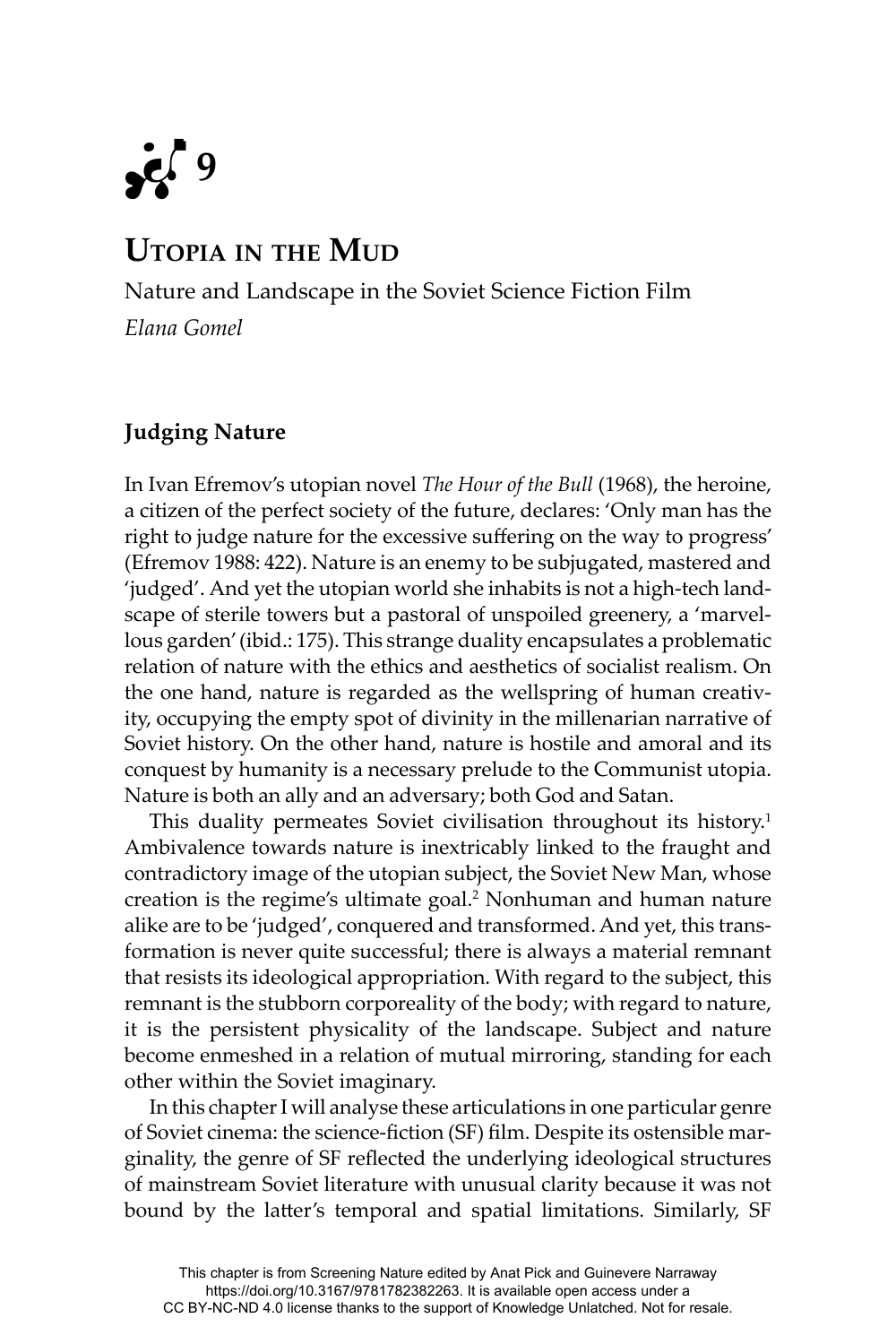cinema was highly symptomatic of the trends in Soviet visual culture as a whole. While the number of SF films made in the USSR was relatively small compared to other cinematic genres, such as the historical epic, the industrial drama, the war movie and the comedy, they constitute a fascinating corpus, which illuminates what Foucault (1974: x) calls 'the epistemological figures' of Soviet culture as a whole. They are particularly useful in relation to representations of nature since the setting (the fictional world of the text) constitutes the artistic dominant of the genre of SF, both in literature and in cinema (Suvin 1979).

Soviet SF reached its peak in the period of the Thaw (the 1960s) when, liberated from the excesses of the Terror, the utopian impulse sought new forms of expression: '[D]uring the first two decades after Stalin's death, Soviet filmmakers produced innovative works that revived the avant-garde spirit of the 1920s and revolutionised the visual and narrative aspects of film art' (Prokhorov 2001: 7). Several important SF films, to be discussed below, were part of this general cinematic renaissance.

As opposed to the preceding decades, the 1980s was a period of widespread decadence and anxiety caused by the war in Afghanistan and worsening economic conditions. Yet at the same time, the easing of censorship in the perestroika created the conditions for some of the most interesting Soviet films ever made, which summed up, bitterly denounced and occasionally attempted to revive the seventy-year long failed utopian experiment.

Throughout all of these permutations, Soviet SF cinema grappled with the paradoxical role of nature. On the one hand, Soviet technological utopia was premised on its control of the natural world. On the other hand, it derived its legitimacy from the natural law as revealed by Marxism-Leninism, which saw itself as a materialistic philosophy rooted in the scientific knowledge of reality. The goal was synthesis: 'Asserting control over nature could be understood as a synthesis of nature and culture that, thereby, produces a new entity, an achievement of real quality' (Margolit 2001: 30). But this synthesis could never be achieved because of the mute recalcitrance of nature, the dumb resistance of the material world, which no matter how sternly judged and fervently wooed, refused to be transformed. And thus utopia remained permanently stuck in the mud.

### **From Steel to Flesh**

As opposed to pre-revolutionary agrarian socialism, Bolshevism was resolutely urban: '[A]fter 1917, cities were welcomed as the training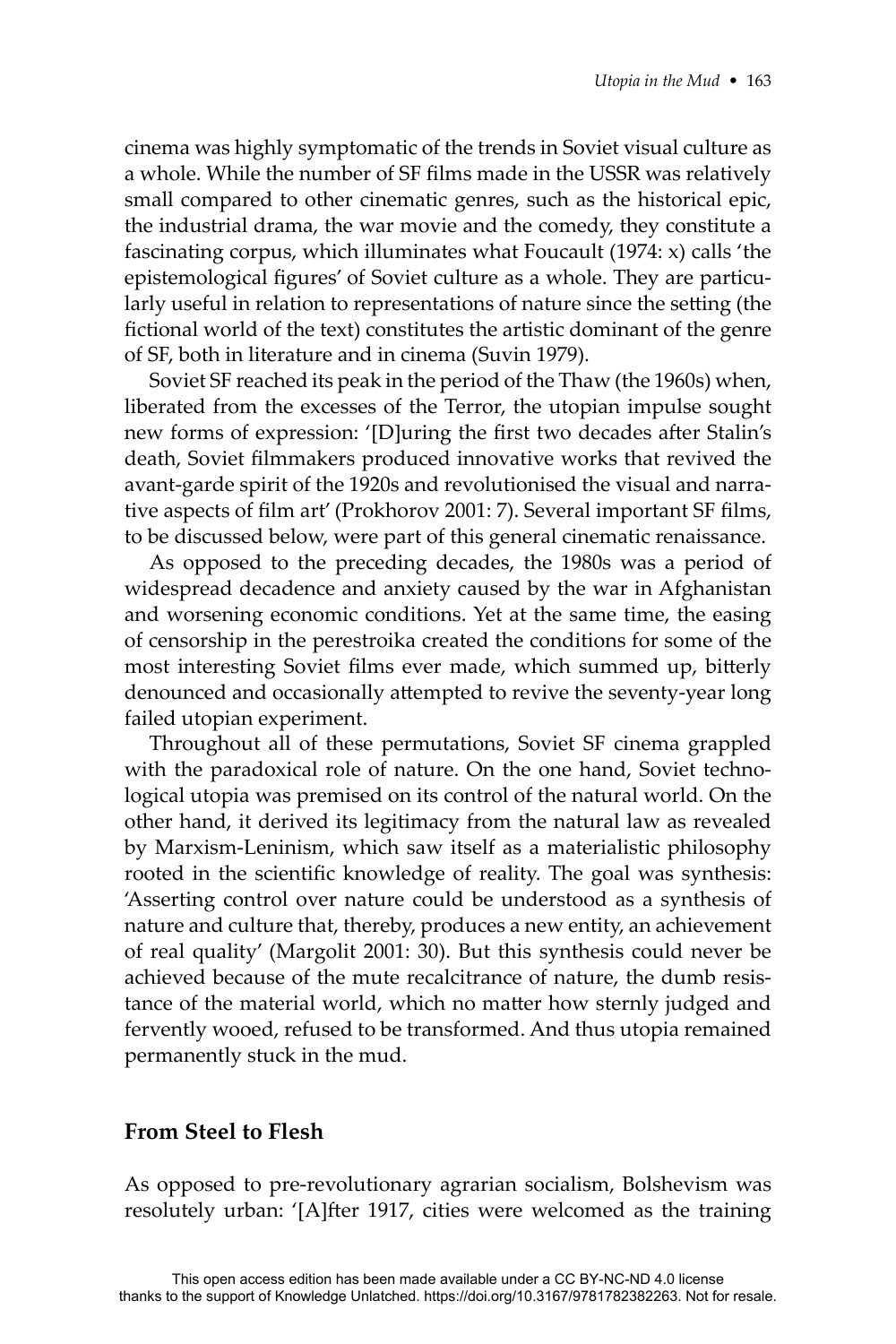grounds for producing the armies of model citizens' (Kotkin 1995: 18). As popular writers Ilya Ilf and Evgeni Petrov wrote in 1932: '[T]ogether with cobbled pavements, human cobbles disappear as well. As the city is being perfected, so are its inhabitants' (1981: 27). In the period of Russian constructivism (1919 to 1930), the landscape of the future was a cityscape of glass towers, standardised mega-blocks and modernist efficiency, inhabited by the purified and transfigured Communist Elect: the new socialist subjects of the technological age, whose streamlined psychic architecture would be shaped by the stark, functional lines of their environment (Stites 1989: 52).

During high Stalinism (between the mid 1930s and mid 1950s), the constructivist man-machine is transformed into the iconic figure of the blond, muscle-bound, preternaturally productive and ideologically pure Soviet subject: the 'healthy, virile and handsome' forerunner of the utopia (Kaganovsky 2008: 6). But this shift towards a more organic image of the New Man brings with it a concomitant emphasis on the vulnerabilities of the flesh. The strange obsession with maiming, illness and disability evident in such Stalinist classics as Nikolai Ostrovsky's *How the Steel was Tempered* (1935), is interpreted by Kaganovsky (ibid.: 7) as a compensatory 'response to the narrative of "extravagant virility" produced by Stalinist art'. But it can also be seen as an expression of the anxiety of the natural: insofar as the human body is gradually removed from its identification with the glass-and-steel cityscape, it becomes prey to those very forces of nature that the Soviet utopia sets out to harness and subjugate.

This dynamic can be seen in one of the early Soviet SF films, *Space Flight/Kosmicheckiy reis* (1935). The black-and-white silent movie depicts the first flight to the Moon of a motley space crew consisting of a bearded scientific patriarch (modelled on the revered pioneer of space exploration Konstantin Tsiolkovsky), a young woman assistant and a boy stowaway. The film starts with panoramic shots of a monumental city of the future, recalling Boris Iofan's never-realised project for the Palace of Soviets – the monstrous tower topped by a hundred-metre tall statue of Lenin. But as the action shifts to the crew, such mundane and intensely physical needs as a warm pair of boots for walking on the Moon's inhospitable surface become paramount, while the unorthodox physiques of an old man, a woman and a child create an implicit contrast with the absent 'healthy, virile and handsome' New Man. The moonscape, rendered through a stark accumulation of sharp angles and flat surfaces, similarly contrasts the majestic sweep of urban technology at the beginning of the film. It is an image of both menace and indifference, resisting appropriation to the optimistic narrative of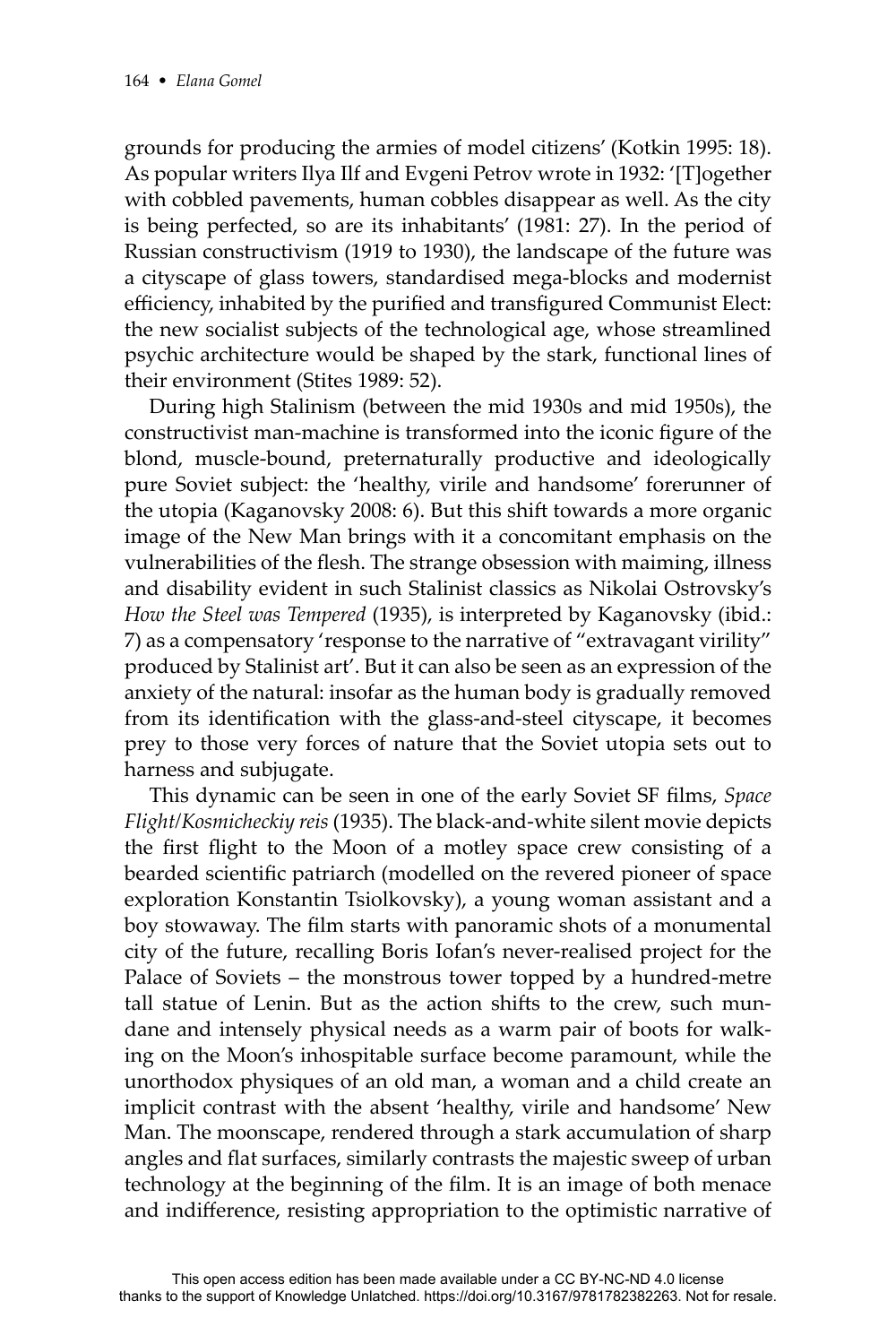the conquest of nature. As opposed to the iconic cityscape, it has no signifying role; it simply *is*.

### **The Conquerors and the Conquered**

The conquest of nature became the buzzword of Stalinism. The country's rapid industrialisation made any large-scale project seem possible and the 'reorganisation' of the landscape was seen as a necessary prerequisite for building a utopian society. Many such projects were not only ecologically destructive but patently useless from an economic point of view. They functioned instead as techniques of ideological selffashioning, in which the Soviet subject and the Soviet terrain would be transformed together.

Boris Groys has argued that Stalinism fulfilled the aspirations of the avant-garde to build Communist society 'as a total work of art that would organise life itself according to a unitary plan' (Groys 1988: 23). But it is an artwork in a style quite different from that of constructivism. In the 1930s, modernism was denounced in the name of socialist realism, which created what J. Hoberman called 'a purely ideological landscape' of monumental buildings and oversized statues (Hoberman 1998: 16). If 'under Stalin . . . the life of society was organised in monolithic artistic forms', these forms were neo-classicism and the imperial baroque (Groys 1988: 9).

The way in which spatial practices (to use Henri Lefebvre's [1993] term for cultural utilisation of space) and techniques of subjectivity dovetailed in the transformation of nature is epitomised by the city of Magnitogorsk (the Magnet Mountain), founded in 1929 to exploit the iron-rich zone near the Ural Mountains. The city was simultaneously a major industrial project and a model urban environment. Its founding principle was architectural uniformity that was supposed to generate the corresponding uniformity of mindsets and lifestyles. In actuality, the city became a polluted hotchpotch of overcrowded barracks, mud-huts, apartment blocks and labour camps. The incorporation of labour camps and penal settlements into the city fabric indicates an important element in the Soviet utopian project. The space of terror in Stalinism was not hidden but rather displaced; situated within the normative space of society but wrapped in a heavy mantle of euphemisms, doubletalk and silence. These camps were scattered throughout the country but united in the popular imagination, collectively known as the Zone. This shadowy geography of camps and prisons existed within the official geography of the Soviet Motherland;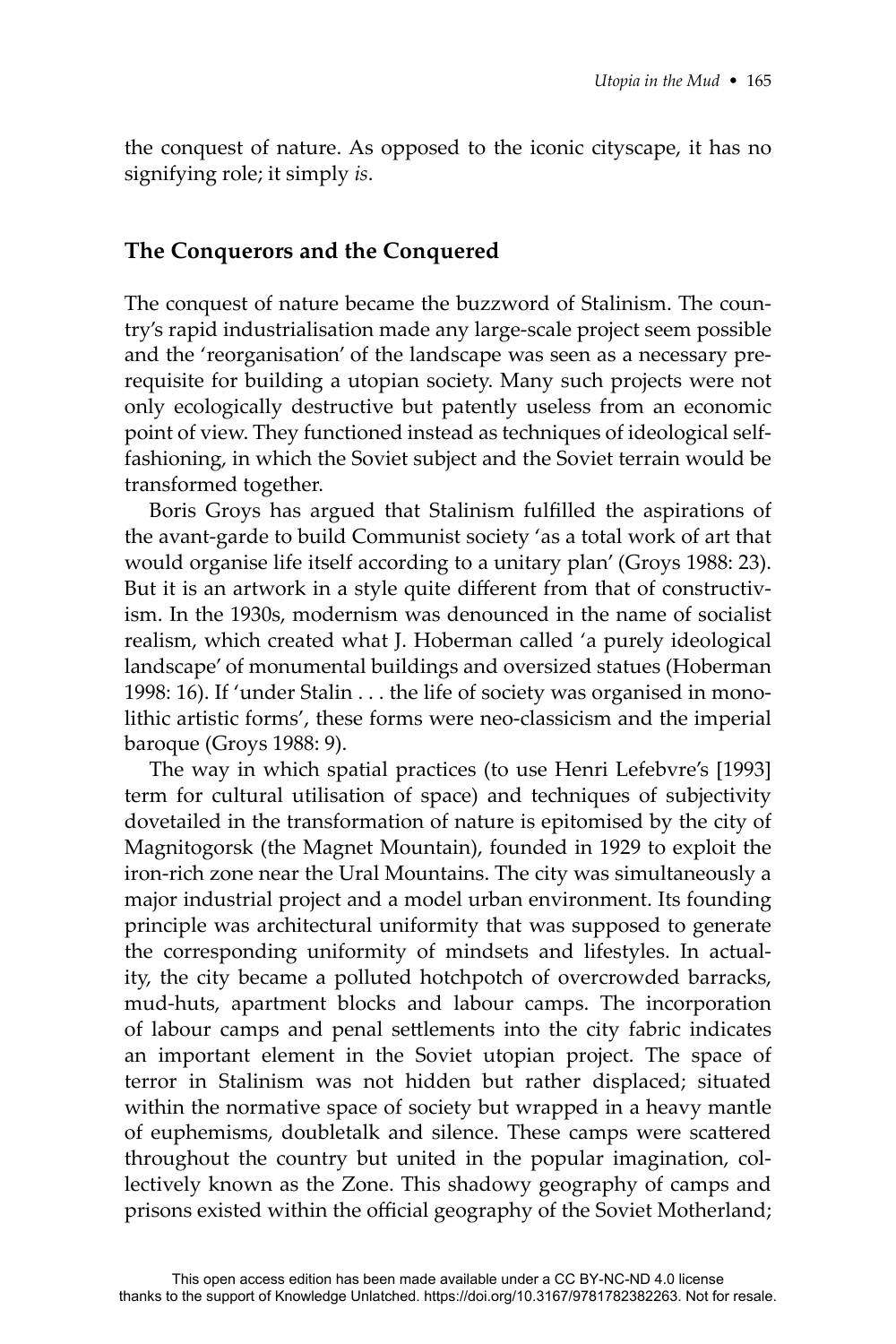and since the inmates of the labour camps were employed in heavy physical labour, the Zone became conflated with the transformation/ domination of nature itself.

The work of the most important Soviet SF writer of the 1930s, Grigorii Adamov, provides a perfect example of this conflation between the domination of nature and the Terror. Adamov wrote three novels, *The Conquerors of the Interior/Pobedityeli nedr* (1937), *The Mystery of Two Oceans/Taina dvuch okeanov* (1939) and *Banishment of the Ruler/Izgnaniye vladyki* (1941–1946). Each novel depicts the conquest of a hostile natural environment: the underground geothermal springs, the depths of the ocean and the far reaches of the Arctic respectively. In each novel, the hostile environment is successfully subdued and harnessed to the service of the Soviet Motherland. But despite the fact that natural obstacles – earthquakes, sea monsters, bitter cold – provide enough dramatic tension, each novel adds a subplot of a fight against spies and saboteurs that claims the life of a sacrificial victim: a child or a teenager. Through this 'collaboration' with the enemy, nature becomes an active, albeit malevolent, force. The fact that its primary victims are children indicates a shift in the symbolic valence of childhood: it is identified not with pastoral purity but rather with civilising energy, which opposes the supposedly backward pull of nature.

Adamov's most popular novel *The Mystery of Two Oceans* was made into a film in 1956. Produced after Stalin's death, the film still reflects the ideological configurations of the Terror. It opens with shots of sinking ships, which smoothly fade into a dark paranoid scene of enemy agents (who in this Cold War era are American spies rather than the anonymous saboteurs of the original novel) plotting further destruction in a Moscow apartment.

*The Mystery of Two Oceans* is an exception, as there were few SF films made during the Stalinist period. Margolit (2001) argues that the disappearance of landscape in the Soviet films of the mid 1930s was connected to the regime's attempt to eliminate all spontaneity from its representations of space. However, it is arguable that the 'humanisation' of nature, whether positive or negative, does not so much disappear from Soviet cinema as become taken for granted, shifting into the background as the struggle with the enemy assumes a more overtly violent form. But nature-as-enemy reappears in the post-Stalin period of the Thaw, just as does its double, nature-as-ideal.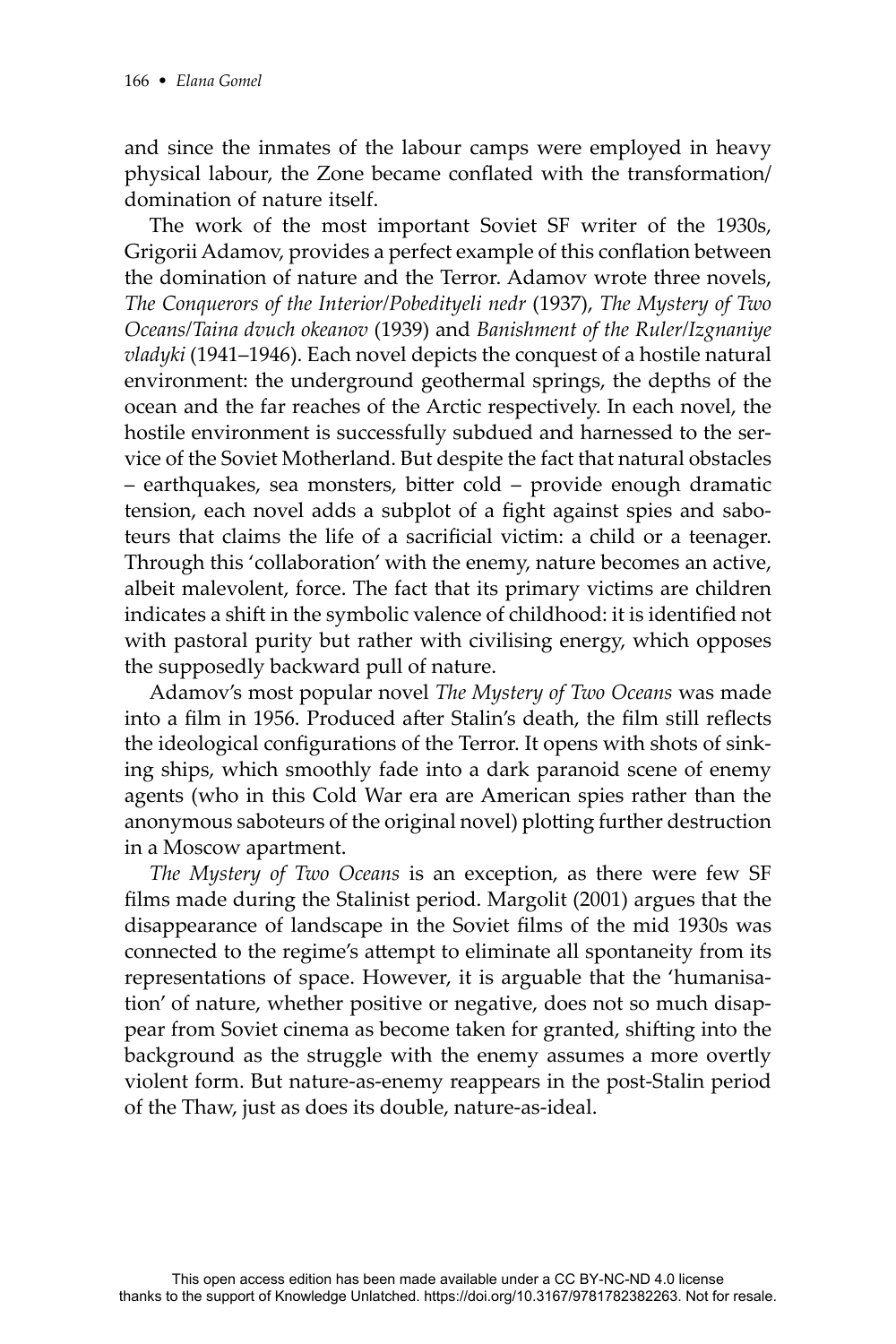# **Landscape in Exile**

Rosalind Marsh (1986: 137) links the 'new wave of Utopian science fiction' in the 1950s to the debunking of Stalinism by the twentieth Party Congress, but, in fact, the genre's 'heroism, socialist humanism and unlimited faith in science' were a direct continuation of the Stalinist episteme. While the political upheaval of the Thaw is not to be underestimated, it did not transform the underlying structure of Soviet civilisation. The concrete name of the Leader simply became the abstract Name of the Father, to use a Lacanian metaphor, but the main principles of Soviet utopian aesthetics remained the same. Still, the masochistic process of self-conquest and self-fashioning was toned down in favour of highlighting its spectacular result: the New Man in all his glory. And similarly, the laborious and violent process of the conquest of nature was overshadowed by the display of its utopian result – the fully 'humanised' landscape of the future. The war with nature was over: '[T]he Thaw in film begins not by returning rights to man but rather, by returning these rights to nature' (Margolit 2001: 34). However, this humanisation was merely a more insidious version of the Stalinist ethos of conquest, as it robbed nature of its own essence.

The armistice with nature finds its expression in what is probably the most popular work of Soviet SF, Ivan Efremov's *The Andromeda Nebula* (1957). Efremov and somewhat later the brothers Arkadii and Boris Strugatsky, were responsible for the unprecedented flowering of Soviet SF literature and cinema, making the genre gain 'greater popularity in the USSR than in almost any other country in the world' (Marsh 1986: 138).

*The Andromeda Nebula* is a fully fledged utopia, set thousands of years into the future, when humanity has completed the conquest of nature and has transformed itself. Wild nature has been tamed and normalised, while disease, physical imperfection and racial difference have all been eradicated. The future utopian subject is a Communist *Übermensch*, biologically superior and mentally liberated, having transcended the petty divisions of nationality, language and ethnicity. The uniformity of the human physical type across the globe is paralleled by the uniformity of its tamed and humanised landscape. Ecologically, anthropologically and architecturally, the entire planet has become a single homogenised space. All the cities are essentially the same, perfectly designed and perfectly executed, with no heterogeneity, variety or waste. The only vestiges of natural landscapes are parklands and gardens.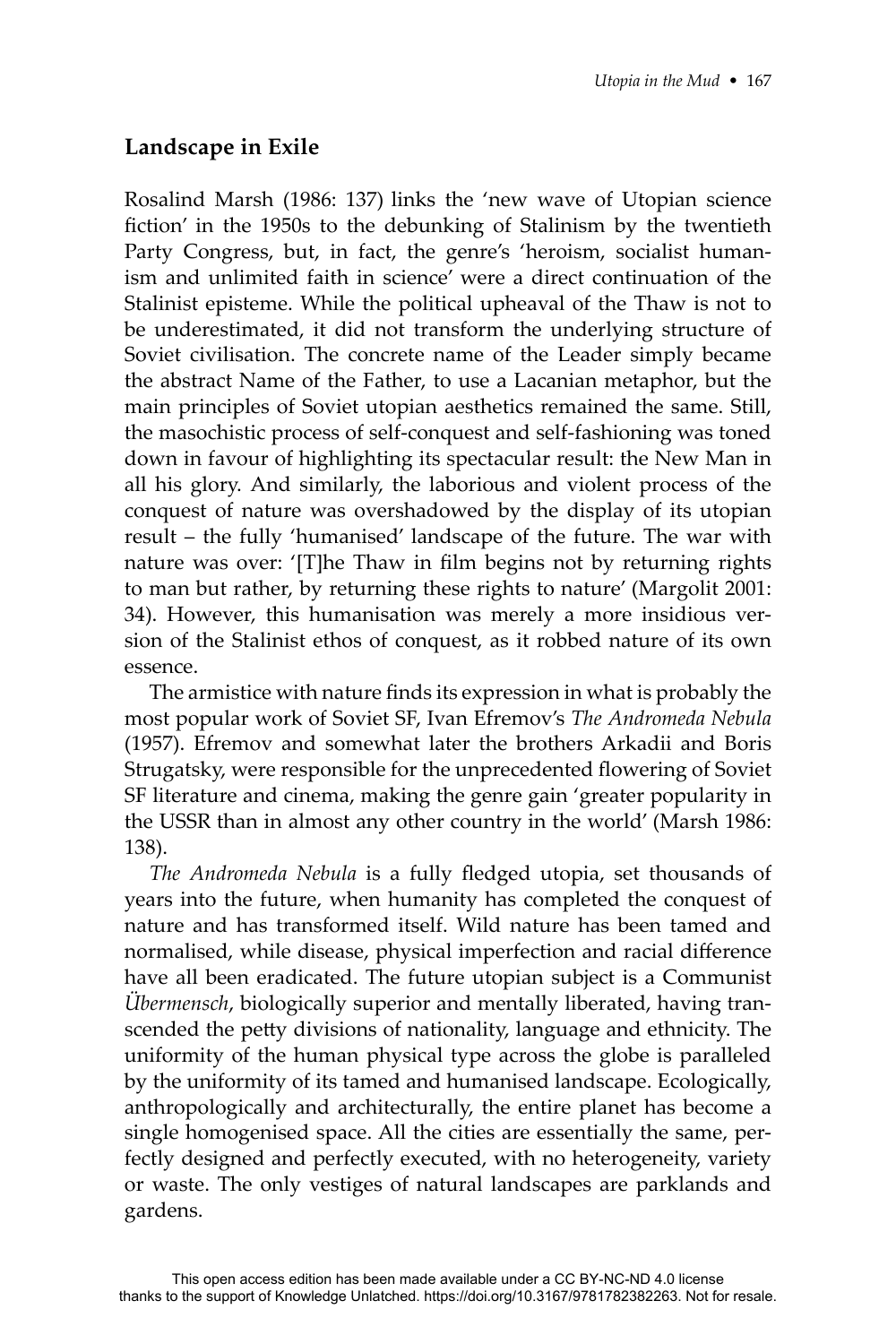However, the novel opens not on this utopian Earth but on a hostile black planet orbiting 'an iron star' where the stranded crew of the spaceship *Tantra* is attacked by giant starfish-like creatures. Exiled from the utopia, wilderness retreats into outer space where it plots against humanity. This zone of rebellious nature outside the boundaries of utopia is, once again, conflated with the carceral Zone. This conflation is clear from the fact that the only remnant of wilderness on Earth itself is a prison colony where the deviant, the lazy and the maladjusted are banished, to live out their 'quiet years' in subsistence farming (Efremov 1959: 260). Nature is both prison and prisoner; the enemy to be exiled and the space of exile itself.

In 1967 *The Andromeda Nebula* was made into a movie, which tried to reproduce faithfully both the message and the aesthetics of the original. The film is marked by two complementary visual strategies: rapid shifts between the sunshine-drenched views of Earth and the darkness of space; and the extensive use of close-ups. The physically perfect and yet still recognisably human faces of New Men (and Women) of the future are set off by the postcard-perfect landscapes of white beaches and snow-capped mountains on the tamed home planet. The landscape of the future is a Communist pastoral, regaining a sort of prelapsarian innocence through being tamed and regulated by man. The planets of the 'iron star' and their savage creatures, on the other hand, are the dark side of nature as constructed by Soviet ideology – not merely dangerous but purposefully evil.

Another interesting moment in the film is the encoding of time through space. The sunny Earth is the future; the dark space is the past. Because history comes to a halt in the perfection of utopia, the flow of time becomes frozen into divisions in space.

However, the film is much less successful than the book in embodying a vision of the Soviet utopia. This is partly due to the technical limitations of the visual medium, which highlights less than eugenically perfect faces of the actors. But another reason cuts to the very heart of the Soviet dilemma with regard to the representation of nature. The scenes set on the dark planet are far more compelling and exciting than the wooden placidity and obligatory goodwill of those set on Earth. In fact, the chief lure of *The Andromeda Nebula* and other SF films of the period was the excitement and adventure found in confrontation with nature-as-foe. Since onscreen violence was not encouraged (with the exception of Second World War and Civil War historical epics), struggle with nature provided the only legitimate pretext for thrills.

Thus, even representations of the utopian future could not escape the ambiguity of nature. Exiled and disavowed, wilderness returned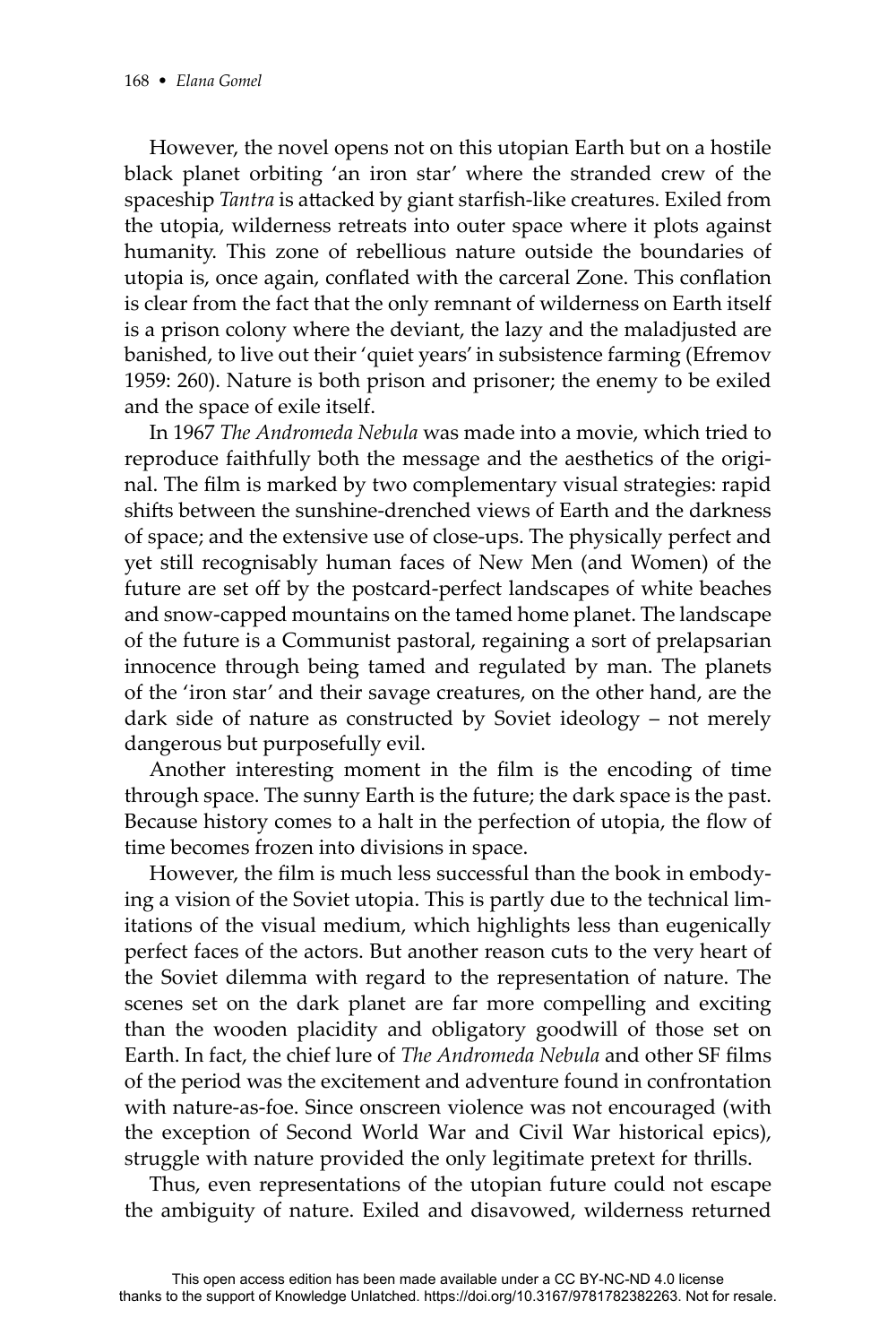as the necessary Other of humanity, suborning the very core of the utopian project. The neat dichotomy of humanity/nature was undermined by its own unstable dynamics, as the poles bled into each other. Landscape became the locus of Soviet humanism's battle with itself, and the subsequent cinematic and literary attempts to escape this dilemma by erasing the negative image of nature and finding in it a source of value became infected by the same ambiguity.

## **Pastoral in Space**

This ambiguity becomes central in what is undoubtedly the Golden Age of Soviet SF cinema – the 1960s and 1970s. Probably the most critically acclaimed product of this age is Andrei Tarkovskii's *Solaris* (1972), based on Stanislaw Lem's novel. Technically accomplished and overloaded with mystical and religious symbolism, Tarkovskii's *Solaris* indicates a new development in Soviet utopia: retreat from the technological future back into the pastoral past. This past, however, is as imaginary as Efremov's Communism and as ideologically saturated. While dissident in the narrow sense of running foul of censorship regulations, Tarkovskii's films are nevertheless part of Soviet civilisation, expressing its underlying tensions. *Solaris* in particular seems to be torn between an elegiac nostalgia for some lost unity of humanity and nature and insistent humanisation of the landscape. The result of this artistic and ideological tension is a symbolic muddle.

Lem was highly critical of Tarkovskii's *Solaris*, which he felt distorted the novel's concern with the Other into preoccupation with the Same: 'I have fundamental reservations to this adaptation . . . As I told Tarkovsky during one of our quarrels — he didn't make *Solaris* at all, he made *Crime and Punishment* . . . Because there exists the Ding an sich, the Unreachable, the Thing-in-Itself, the Other Side which cannot be penetrated' (Lem cited in Bereś 1987).

Lem's point in the novel was precisely to represent the intelligent Ocean of Solaris as the opaque and impenetrable 'thing-in-itself' whose interaction with humanity could not be reduced either to moral dilemmas or to religious scruples. Tarkovskii, however, transforms the Ocean into an omnipotent (and largely invisible) judge of the characters' moral lapses, subordinating the alien planet to their emotional and spiritual quests. Nature is drawn within humanity's circle, reduced to a sympathetic mirror of its concerns. The film performs a sort of symbolic colonisation of its fantastic landscape.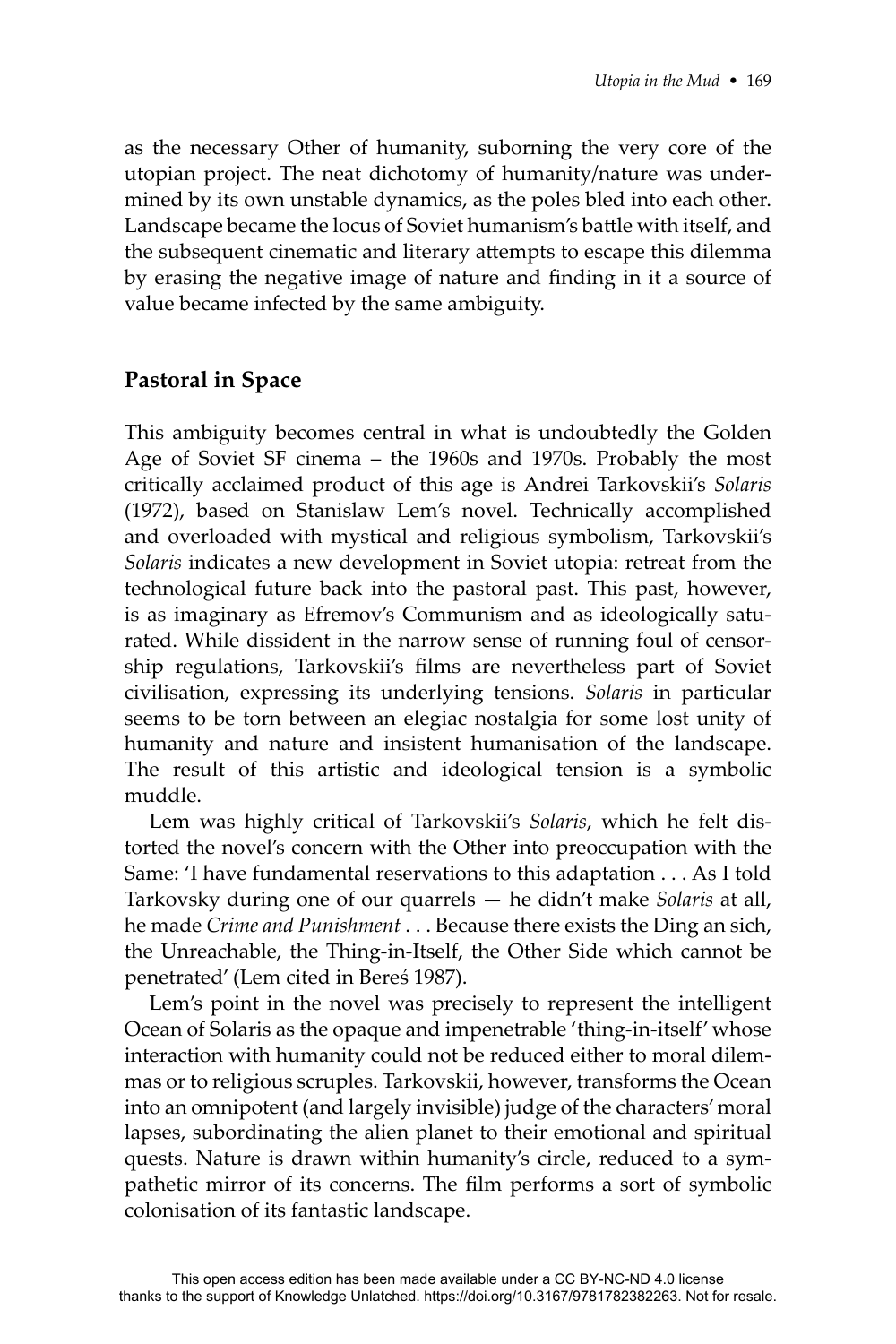The last scene of the film, in which Kelvin returning to the station finds it transformed into a replica of his childhood home and kneels before his father in a reenactment of Rembrandt's *Return of the Prodigal Son*, encapsulates the film's symbolic conquest of the stubborn alterity of the nonhuman landscape. And yet this scene also reflects the ambiguity of any such conquest. Who or what is the entity that 'forgives' Kelvin? Tarkovskii's Christian iconography sits rather awkwardly within the film's SF framework, which focuses in on the impenetrable difference of the alien landscape.

SF cinema of the Thaw sometimes does, however, reimagine nature as mysterious and sublime. The 1969 film *The Mysterious Wall/ Tainstvennaya stena*, though not as artistically accomplished as *Solaris*, can be seen as an interesting counterpart to Tarkovskii's humanised landscape. In the film, an enigmatic and impenetrable wall, appearing out of nowhere, isolates a band of scientists in the Siberian wilderness. Much like the crew of the Solaris station, they experience flashbacks through which the presumed alien intelligence behind the wall is attempting to communicate with them. The emphasis in the film, however, is not on the (rather trivial) content of their memories but on the opaque nature of the aliens. The wall is embedded in the stark Siberian landscape, whose icy beauty serves to underscore its metaphysical otherness. If nature speaks to humanity at all, its language is incomprehensible and its goals are its own.

## **The Zone Strikes Back**

As the Soviet Union begins to fall apart under the onslaught of economic hardship, ecological disasters and ideological fatigue, SF films respond to the situation. Two main responses can be identified: stressing the hostility and intractability of nature, or retreating into pastoral nostalgia. Tarkovskii exemplifies the second trend but the first was equally widespread. It can be seen in two popular films of the late 1970s and early 1980s: the 1979 *The Dead Mountaineer's Hotel/Otel u pogipshego alpinista* and the 1985 *Day of Wrath/Den gneva*. The films are significant for two reasons: both are based on well-known SF texts; and both are set in fictional Western countries, reflecting the regime's greater openness to the West. But just as the capitalist enemy becomes more human, nature becomes more malevolent, absorbing many of the former's ideological characteristics.

*The Dead Mountaineer's Hotel* was based on the Strugatsky brothers' popular novel of the same title (they also wrote the screenplay). The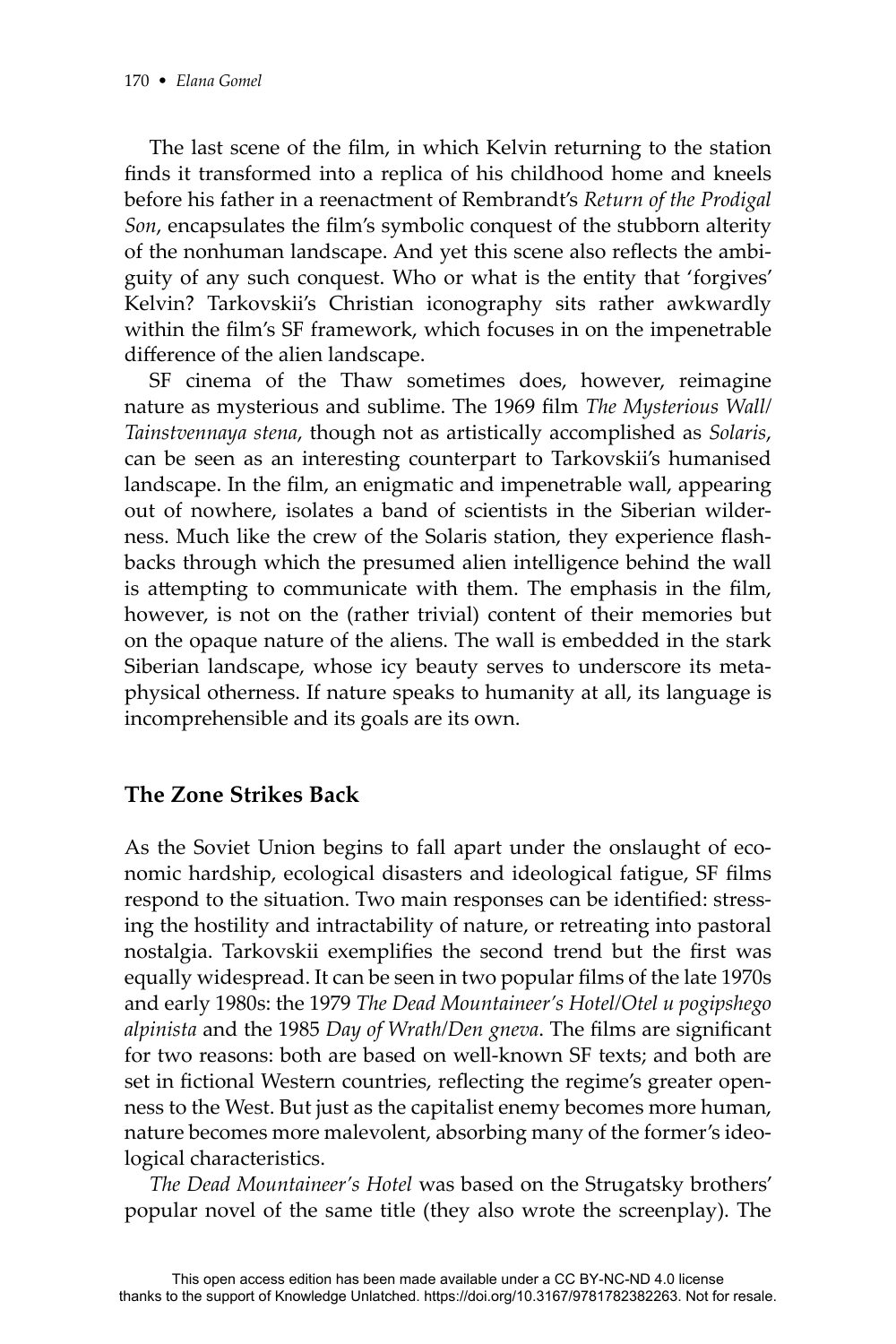novel is an alien invasion thriller, set in an isolated alpine hotel. The formula, familiar from many Western movies, such as *Invasion of the Body Snatchers*, was new and exciting to the Soviet public. The film capitalises on this newness, underscoring the noir elements of the plot, such as the chain-smoking detective, the exotic femme fatale (who turns out to be an alien robot) and the sense of claustrophobia and menace. Visually, the film alternates the dark interiors of the hotel with the brilliant whiteness of the snow and ice outside, the two combining to create an ominous setting, in which civilisation and wilderness are equally threatening, generating an overwhelming sense of unfocused and pervasive malevolence. The fact that the movie was made by the Estonian studio Tallinfilm and dubbed in Russian underscores its departure from the aesthetic and ideological norms of Soviet cinema.

*The Day of Wrath* was based on a story by the talented SF writer Sever Gansovsky, which describes the artificial creation of a race of intelligent bears who escape from the laboratory and rampage through a rural region of (probably) America. The story is a tight apocalyptic meditation on the dangers of meddling with nature; a theme that becomes increasingly prominent in Soviet SF as the extent of the devastation wrought by ecological megalomania becomes evident. Artistically, the film is less successful than the story but it underscores the underlying fear of eco-apocalypse: nature is malicious and vengeful and it pays back tenfold for the damage inflicted upon it.

The connection between the natural wilderness and the carceral Zone, implicit in the Stalinist rhetoric of space, is made quite clear in *The Day of Wrath* (saved from the wrath of the censor only by the fig leaf of its pseudo-American setting). The wild region where the mutated bears terrorise the poor and helpless population is a thinly veiled allegory of the Gulag. But its sublime beauty, emphasised by lingering shots of waterfalls, mountains and wooded canyons, conflates the immorality of the Terror and the amorality of nature. The same conflation is articulated in the parallels between the opening scene, in which a bear is being vivisected in the lab, and the subsequent discovery by the protagonist of the same lab used by the bears to vivisect humans. Neither in the story nor in the film are the bears represented as victims; rather, they are inhuman avengers, coming back to wreck havoc upon civilisation as payback for its attempt to master and transform nature. Despite the rise of eco-awareness, nature is not valorised. The enemy may have been recognised as too strong to conquer, but it is an enemy still.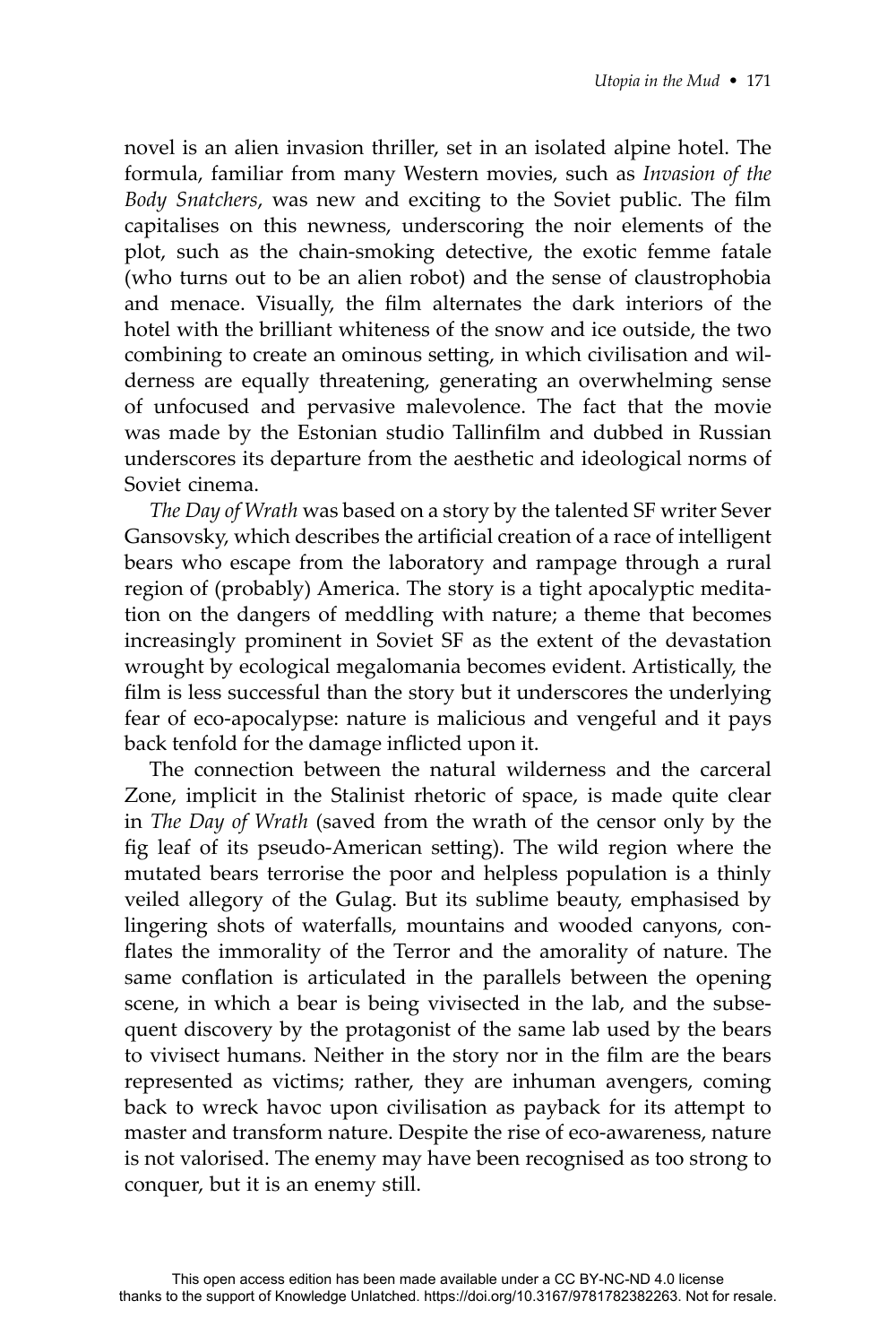#### **The Motherland's Embrace**

The rise of Russian nationalism in the late 1960s and 1970s as an alternative to Communism had a profound influence upon both literature and cinema. The so-called village school of Russian writers extolled the lost virtues of the rural countryside and Orthodox Christianity, occasionally sliding into xenophobia and anti-Semitism, yet also encouraging ecoawareness. Nationalism made a strong connection between the Russian landscape and the pre-revolutionary past.

The 1973 film *Sannikov's Land/Zemlya Sannikova*, based on a prerevolutionary SF novel by Vladimir Obruchev, is simultaneously a lost world adventure, in which a group of free-spirit vagabonds discover a miraculously fertile land beyond the Arctic circle, and an elegy for a romantic past of dashing officers, intrepid explorers and gypsy songs. Set sometime in the late nineteenth century, the film is an imperial fantasy of exploring the primitive, much like H.R. Haggard's romances *She* (1887) and *King Solomon's Mines* (1885). However, made a hundred years later than its British counterparts, reflecting the twilight of the Soviet empire, the film is pervaded by a sense of nostalgia. The sets of small-town pre-revolutionary Russia merge with the pristine landscapes of the newly discovered land as an image of what has been irrevocably lost. When the land is devastated by an earthquake, its fragile beauty destroyed, the implications of the approaching social earthquake for Russia are clear.

#### **The Final Reckoning**

Just before the final collapse of the Soviet regime and disappearance of the Soviet utopia both as an ideological structure and as a literary and cinematic genre, one of the most thoughtful examinations of this utopia made it to the Russian screen. S. Rybas' *Mirror for the Hero/Zerkalo dlya geroya* (1987) is a reckoning with the dream of conquering nature, which eschews both facile apologetics and equally facile condemnation. It is also an elegy for the aborted New Man, which rediscovers the recent past of Stalinism in all its complexity, while showing the human and ecological cost of the utopia beyond the clichés of the Gulag.

The film starts with a confrontation between a father and son in a mining town in the USSR's coal country of Donbas. The father, an old engineer, is bitterly disappointed with his son Sergei, a 'hollow man' whose lavish (by Soviet standards) lifestyle and successful academic career cover up the absence of any ideals, such as motivated the father's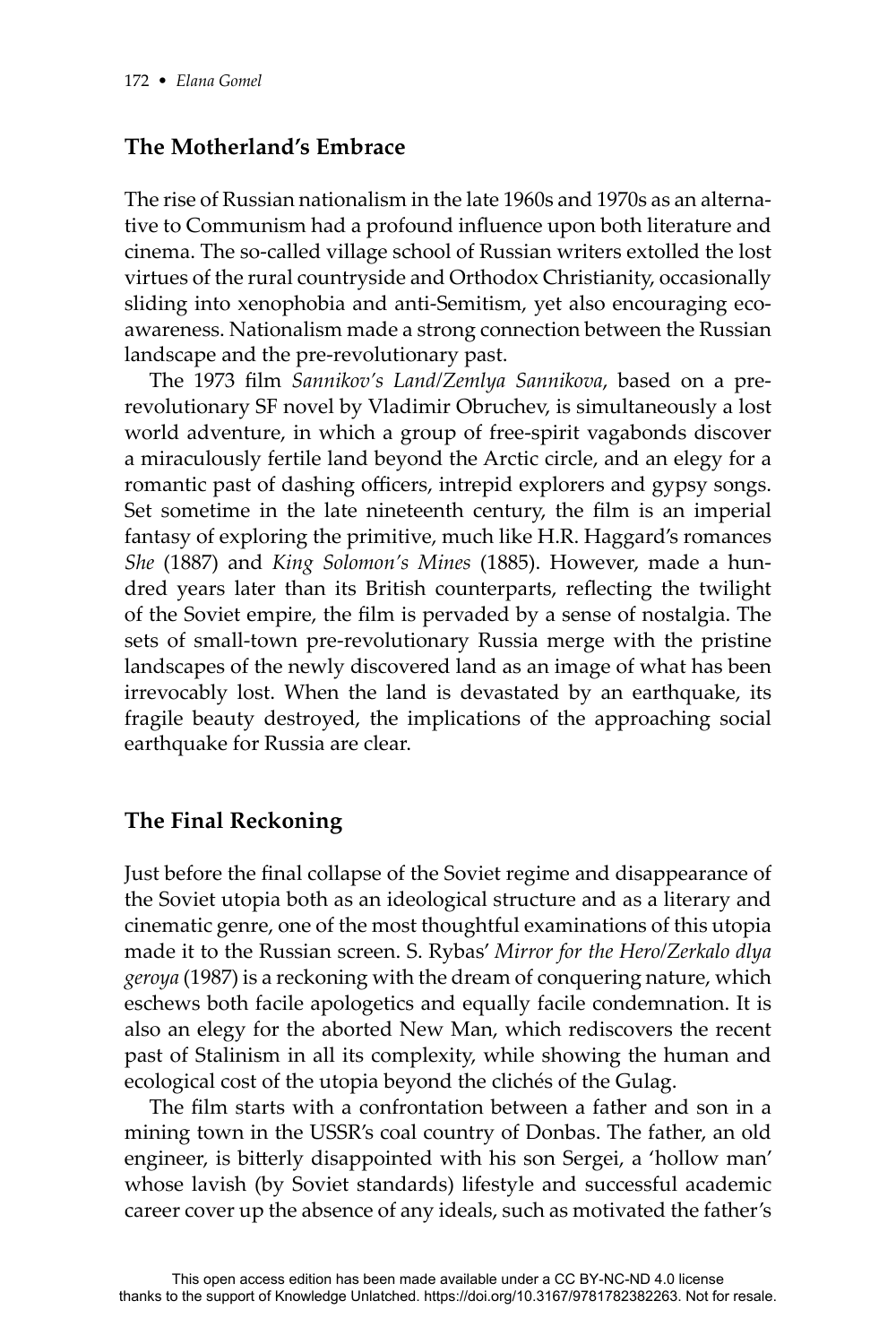generation during and after the Great Patriotic War. To teach Sergei a lesson, his father reads to him his own fictionalised account of the dismantling of an ecologically damaging dam and return of huge tracts of the holy Russian soil to their pristine state. The irony, of course, lies in the fact that such dams were an integral part of the Stalinist conquest of nature, whose feverish patriotism the father finds so sorely lacking in the last Soviet generation. This irony is not lost on Sergei who blames his father's utopian enthusiasm for his own apathy. After a heated exchange, Sergei storms out, wanders to a rock concert and meets a slightly older engineer Andrei, who has just been released from prison where he served time for the collapse of a coal mine under his supervision. The two are miraculously transported back to 1949 where they have to relive the same day over and over again – 8th of May, one day before the celebration of the victory over Nazi Germany, the most important commemoration in the Soviet calendar.

The film avoids the most obvious paradoxes of the situation: it is neither *Back to the Future* nor *Groundhog Day*. Even though both protagonists meet their younger versions – Sergei encounters his girlish mother pregnant with himself and Andrei becomes a mentor to his own child-self – the emphasis is on the exploration of the collective rather than the individual memory and trauma.

The paranoia, poverty and repression of the postwar years are shown realistically. There are endless images and posters of Stalin on every street corner; mutilated war veterans are roaming the streets; life is hard and shabby. And yet the film also insists on the genuineness of the utopian fervour that motivated the Soviet people in 1949. Stalinism is not an imposed doublespeak but a real faith, whose rituals are intertwined with the townspeople's everyday struggles and pleasures. The fight for increased coal production is simultaneously an unrealistic demand from above and a popular initiative from below. The utopian goal may be unreachable but the utopian impulse is unquenchable.

The beautifully recreated landscape of a Donbas town that plays a central part in the film's visual poetics reflects this duality. It is horizontally divided into the idyllic rural township with grassy streets and blooming cherry trees above ground and the dark, dripping, ratinfested mines below. But this horizontal division hides a deeper interdependence: the town depends on the mines for its survival. Similarly, when Sergei hops on the train to go to Moscow, the live action gives way to a montage of sepia-coloured photographs of the era, expressing the same ambivalent combination of nostalgia and rejection.

The ultimate question the film poses is of the nature of the past. Can it be changed by being reimagined or relived? Or is it a dead weight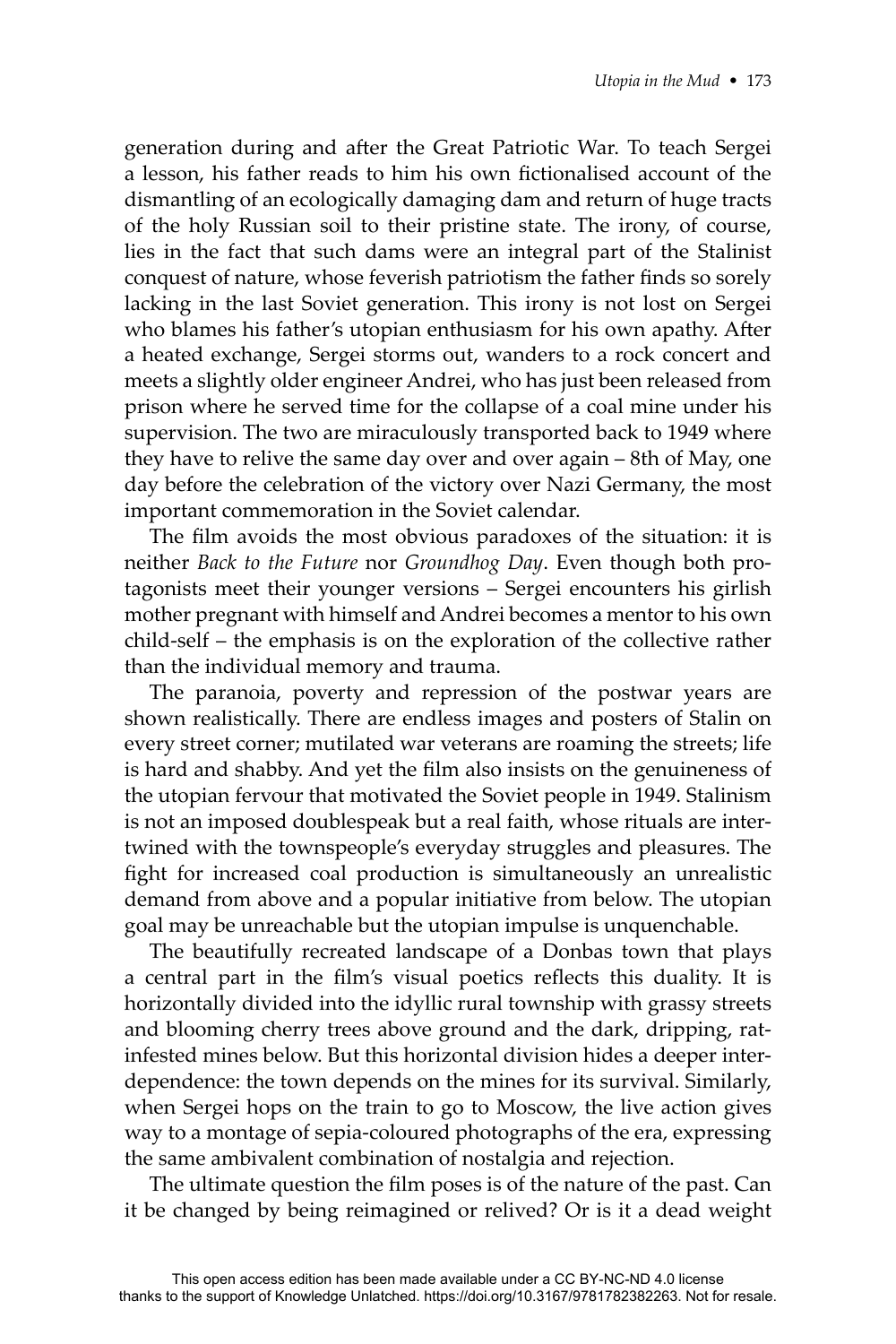on the living whose influence, as Sergei tells his father in the opening scene, destroys his capacity for experiencing the present? Sergei and Andrei argue this point as they realise they are trapped in the endlessly recurring day. Sergei sees the past as 'a book or a movie' and its inhabitants, including the younger avatars of his parents, as zombies, impossible to reason or communicate with. Andrei, on the other hand, comes to believe that if they can make this one day 'the way it should be', they can escape the nightmare of the past. For him, it means causing the closure of 'mine number nine', whose catastrophic collapse in the future will have caused his imprisonment. Finally, despairing of convincing the authorities, he blows up the mine, while Andrei confronts the security officers who are about to arrest his father. Both are then returned to the present whose landscape (including the interior of Sergei's father's house) we recognise as the direct continuation of the landscape, both literal and metaphorical, of 1949.

*Mirror for the Hero* pushes the boundaries of Soviet cinema as far as they would go. After the historical rupture of 1991, the new Russian cinema and literature adopt a different idiom, interrogating the past (if at all) from the standpoint of post-utopian disillusionment. But *Mirror for the Hero* refuses simply to discard the legacy of the failed utopia, burrowing through the layers of Soviet history in search of a viable national and social identity. This identity is no longer the New Soviet Man whose shabby afterlife is embodied in the bitter old age of Andrei's father. But nor is it the Westernised yuppie lifestyle of Sergei himself, which is depicted as empty and alienated. Even nativism proves an inadequate prop; despite some idealisation of 'the common man', the drunkenness and brutality of rural life are not masked as they are in Tarkovskii's films. Eventually, *Mirror for the Hero* remains mired in its own irresolvable ambiguities, which are also the ambiguities of Soviet civilisation on the verge of dissolution.

Nature in Soviet SF cinema, as in Soviet cinema in general, is neither an antagonist nor a protagonist. Nor is it the repository of humanist values, antithetical to the oppressive regime, as the simplistic reading of Soviet history would have us believe. Rather, nature and the landscape become overloaded with so many contradictory meanings that they deliver mutually exclusive messages. Nature is the enemy to be conquered and the universal mother to return to; it is an image of the pastoral past and of the equally pastoral future; it is humanity's mirror and its Other. One might argue that such contradictory inscriptions of nature are part of any discourse, since nature is what culture makes of it. But in Soviet discourse, the ambiguity of nature is inextricably connected to the very ambiguity of the Soviet utopian project of the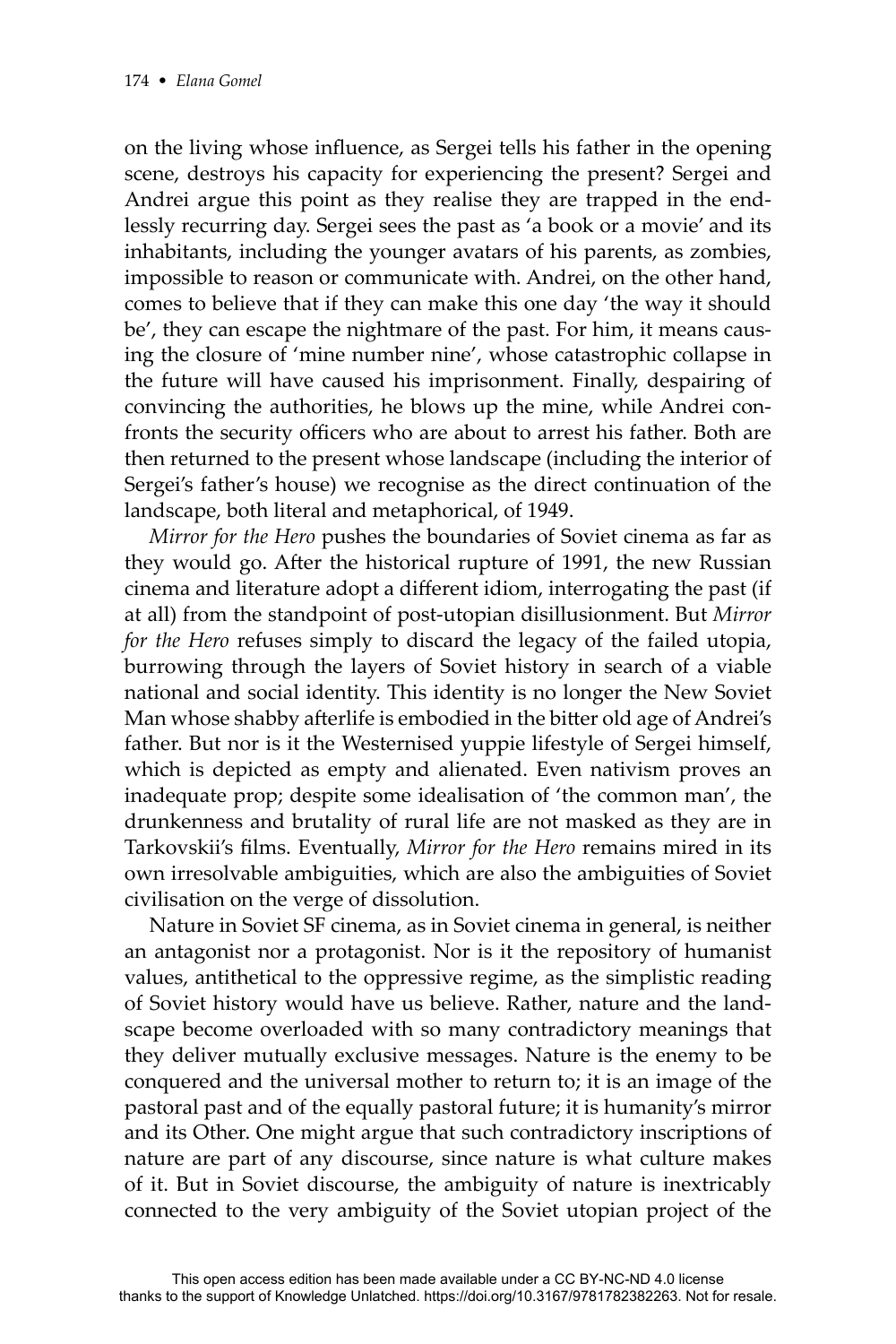creation of a new society and the New Man. Nature functions in two distinct modalities within this project, both legitimising and opposing it. And these two modalities cannot be reconciled, ideologically, narratively or visually. Nature in Soviet cinema was not a site of the intelligentsia's resistance to the regime. Rather, it was the last refuge of the unintelligible.

#### **Notes**

- 1 I will refer to the seventy-three years of the existence of the Soviet Union not as a historical 'mistake' of an oppressive tyranny but as a cultural and social entity with its own distinct articulations of such basic concepts as humanity, nature, time, space and so on. Perhaps the best way to describe this period is by using Foucault's concept of the episteme (1974). However, I will refer to it as 'civilisation', to emphasise both its all-encompassing character and its dynamism.
- 2 For more on the New Soviet Man, see Kaganovsky (2008) and Gomel (2004).

## **References**

- Adamov, Grigorii. *Taina dvukh okeanov* [The Mystery of Two Oceans]. Moscow: Onkis, 2004.
- ———. 1970. *Pobediteli nedr. Izgnaniye vladyki* [The Conquerors of the Interior. The Banishment of the Ruler]. Moscow: Pravda.
- *The Andromeda Nebula/Tumannost Andromedy.* 1967. [Film]. Directed by E. Sherstobitov. Moscow: Kinostudiya im. Dovzhenko.
- Bereś, S. 1987. 'Lem About the Tarkovsky's Adaptation'. Retrieved 30 December 2010 from http://english.lem.pl/arround-lem/adaptations/qsolarisq-by-tarkovsky
- Clark, K. 2003. 'Socialist Realism and the Sacralising of Space', in E. Dobrenko and E. Naiman (eds), *The Landscape of Stalinism; The Art and Ideology of Soviet Space.* Seattle: University of Washington Press, pp. 3–19.
- *Day of Wrath/Den gneva*. 1985. [Film]. Directed by S. Mamilov. USSR: Gorky Film Studios.
- *The Dead Mountaineer's Hotel/Otel u pogibshego alpnista*. 1979. [Film]. Directed by G. Kromanov. USSR/Estonia: Tallinnfilm
- Dobrenko, E. 2008. *Stalinist Cinema and the Production of History: Museum of the Revolution*. Edinburgh: Edinburgh University Press.
- Dobrenko, E. and E. Naiman (eds). 2003. *The Landscape of Stalinism; The Art and Ideology of Soviet Space.* Seattle: University of Washington Press.
- Efremov, I. 1959. *Tumannost Andromedy/The Andromeda Nebula*. Moscow: Molodaya gvardia.
- ———. 1988 (1968). *Chas byka/The Hour of the Bull*. Moscow: MPI.